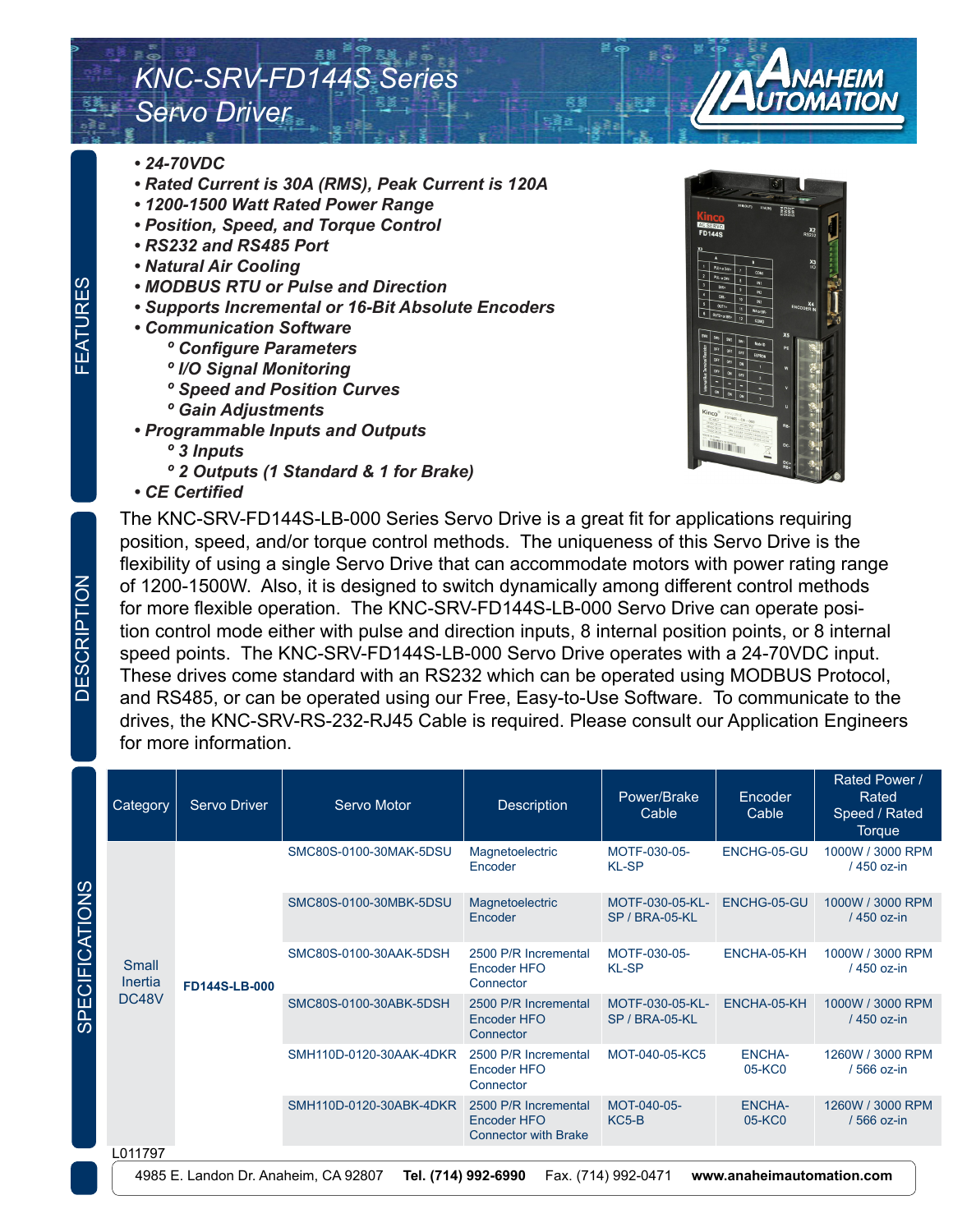# *KNC-SRV-FD144S Series Servo Driver*



|                   | Category         | Servo Driver                                                                                                                                                                                                                                                                                                        | Servo Motor                                                                                                                                                                                                                                 | Description                                                                                                                                                                                                                                                                                                                                                        | Power/Brake<br>Cable                                                      | Encoder<br>Cable          | Rated Power /<br>Rated<br>Speed / Rated<br>Torque |
|-------------------|------------------|---------------------------------------------------------------------------------------------------------------------------------------------------------------------------------------------------------------------------------------------------------------------------------------------------------------------|---------------------------------------------------------------------------------------------------------------------------------------------------------------------------------------------------------------------------------------------|--------------------------------------------------------------------------------------------------------------------------------------------------------------------------------------------------------------------------------------------------------------------------------------------------------------------------------------------------------------------|---------------------------------------------------------------------------|---------------------------|---------------------------------------------------|
|                   | Small            |                                                                                                                                                                                                                                                                                                                     | SMC130D-0120-30AAK-4DKR 2500 P/R Incremental                                                                                                                                                                                                | Encoder HFO<br>Connector                                                                                                                                                                                                                                                                                                                                           | MOT-040-05-KC5                                                            | <b>ENCHA-</b><br>05-KC0   | 1200W / 3000 RPM<br>/ 538 oz-in                   |
|                   | Inertia<br>DC48V | <b>FD144S-LB-000</b>                                                                                                                                                                                                                                                                                                | SMC130D-0120-30ABK-4DKR                                                                                                                                                                                                                     | 2500 P/R Incremental<br>Encoder HFO<br><b>Connector with Brake</b>                                                                                                                                                                                                                                                                                                 | MOT-040-05-<br>KC5-B                                                      | <b>ENCHA-</b><br>05-KC0   | 1200W / 3000 RPM<br>/ 538 oz-in                   |
|                   |                  |                                                                                                                                                                                                                                                                                                                     | SMC130D-0150-30AAK-4DKR                                                                                                                                                                                                                     | 2500 P/R Incremental<br>Encoder HFO<br>Connector                                                                                                                                                                                                                                                                                                                   | MOT-040-05-KC5                                                            | <b>ENCHA-</b><br>05-KC0   | 1500W / 3000 RPM<br>/ 708 oz-in                   |
|                   |                  |                                                                                                                                                                                                                                                                                                                     | SMC130D-0150-30ABK-4DKR                                                                                                                                                                                                                     | 2500 P/R Incremental<br><b>Encoder HFO</b><br><b>Connector with Brake</b>                                                                                                                                                                                                                                                                                          | MOT-040-05-<br>KC5-B                                                      | <b>ENCHA-</b><br>05-KC0   | 1500W / 3000 RPM<br>/ 708 oz-in                   |
| <b>DIMENSIONS</b> | 193.4            | $-106$<br>ᇦ<br>$100.5 -$<br>$-95.5$<br>$\overline{\oplus}$<br>X1B(OUT)<br><b>Kinco</b><br>AC SERVO<br><b>FD144S</b><br>PUL+ or 24V<br>PUL- or 24V-<br>$DIR+$<br>INZ<br>DIR-<br>IN3<br>OUT1+<br>IN4 or B8<br>OUT2+ or BR-<br>SW1 SW3 SW2 SW1<br>a OFF OFF OFF<br>Node ID<br>$\bigoplus$<br>$\emptyset$ 5.8<br>2 PLCS | X1A(IN)<br><b>BBBB</b><br>X <sub>2</sub> <sup>X<sub>2</sub></sup><br>$_{\rm UO}^{\rm X3}$<br>X4<br>ENCODER IN<br>╬<br>╬<br>╬<br>╬<br>⊕<br>╬<br>DC<br>$R_{\rm B+}^{\rm DC+}$<br>♧<br>$\circ$<br>30.5<br>4985 E. Landon Dr. Anaheim, CA 92807 | $-37$<br>₩₩<br>$\frac{1}{6}$<br>88888<br>$\circledcirc$<br>$\begin{bmatrix} \textbf{0} & \textbf{0} & \textbf{0} & \textbf{0} \\ \textbf{0} & \textbf{0} & \textbf{0} & \textbf{0} \\ \textbf{0} & \textbf{0} & \textbf{0} & \textbf{0} \\ \textbf{0} & \textbf{0} & \textbf{0} & \textbf{0} \end{bmatrix}$<br>$\circledcirc$<br>18<br>-31-<br>Tel. (714) 992-6990 | $\emptyset$ 5.8<br>2 PLCS<br>182.4<br>200<br>193.4<br>Fax. (714) 992-0471 | www.anaheimautomation.com | Note: All Dimensions in (mm)                      |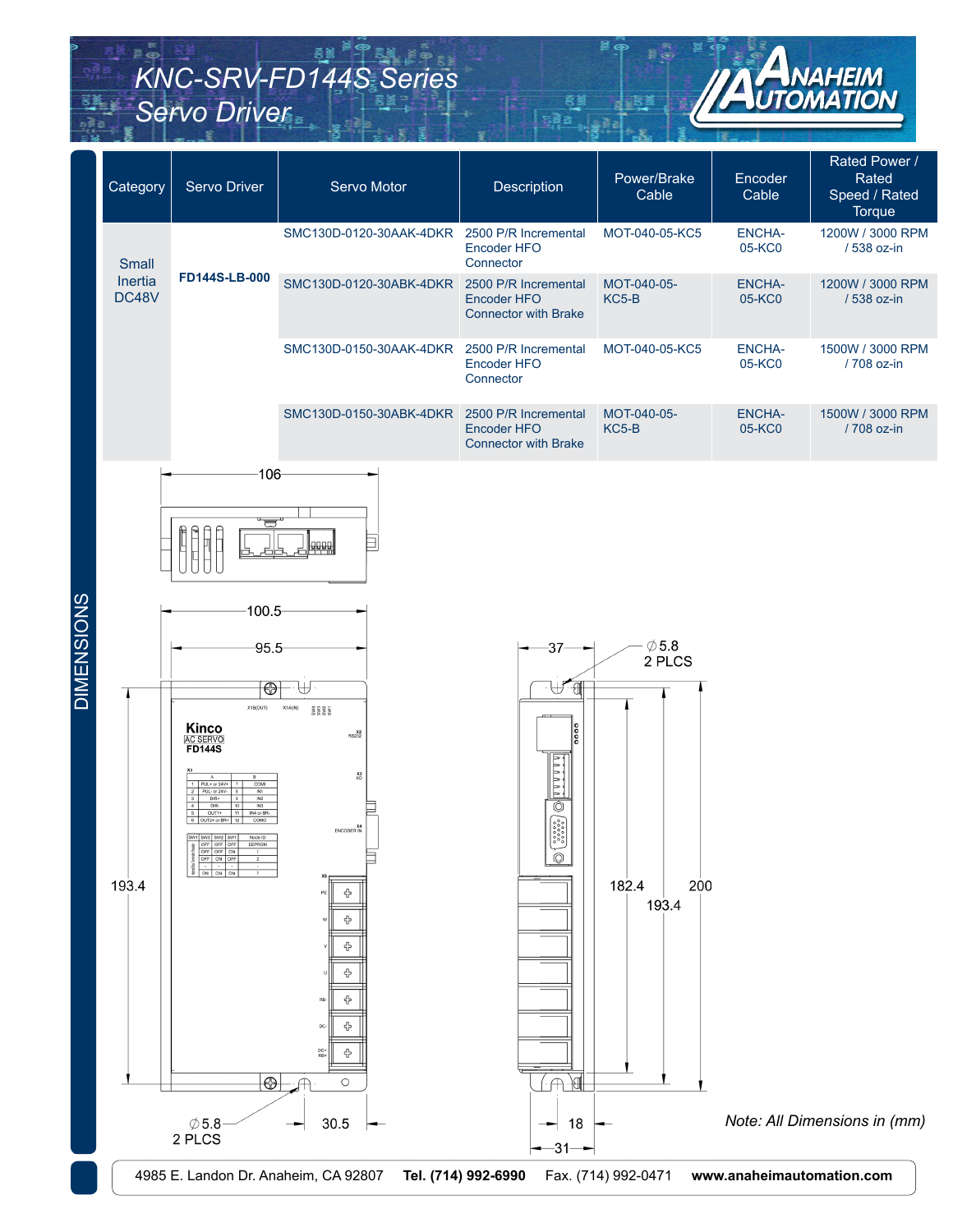### *KNC-SRV-FD144S Series Servo Driver*



|                       | <b>Model Parameter</b>           | <b>KNC-SRV-FD144S Series</b>                                                                                                                                                                                                                                                                                                                                                                              |  |  |
|-----------------------|----------------------------------|-----------------------------------------------------------------------------------------------------------------------------------------------------------------------------------------------------------------------------------------------------------------------------------------------------------------------------------------------------------------------------------------------------------|--|--|
| Power                 | Main Supply Voltage              | 24VDC-70VDC                                                                                                                                                                                                                                                                                                                                                                                               |  |  |
|                       | <b>Control Circuit Voltage</b>   | DC24V 1A (Optional)                                                                                                                                                                                                                                                                                                                                                                                       |  |  |
| Current               | <b>Rated Current (RMS)</b>       | 30Arms (40Arms with External Heatsink)                                                                                                                                                                                                                                                                                                                                                                    |  |  |
|                       | Peak Current (PEAK)              | 120A                                                                                                                                                                                                                                                                                                                                                                                                      |  |  |
|                       | Feedback Signal                  | 5V Incremental Differential Encoder<br>16-Bit Single-Turn Magnetic Encoder                                                                                                                                                                                                                                                                                                                                |  |  |
|                       | <b>Brake Chopper</b>             | Via Wiring an External Braking Resistor (Mainly in Quick Start and Stop Ap-<br>plication). Brake Chopper Threshold is 73V (Adjustable via Software)                                                                                                                                                                                                                                                       |  |  |
|                       | <b>Brake Chopper Threshold</b>   | DC73V ± 2V (Default Value, Adjustable via Software)                                                                                                                                                                                                                                                                                                                                                       |  |  |
|                       | Over-Voltage Alarming Threshold  | DC83V ± 2V                                                                                                                                                                                                                                                                                                                                                                                                |  |  |
|                       | Under-Voltage Alarming Threshold | $18V \pm 2V$                                                                                                                                                                                                                                                                                                                                                                                              |  |  |
|                       | <b>Cooling Method</b>            | <b>Natural Air Cooling</b><br>Note: External Heatsink is Required when the Rated Current of FD124S,<br>FD134S and FD144S Should be Bigger than 12Arms, 20Arms and 30Arms<br>Respectively. The Size of External Heatsink is 300mm*300mm*10mm in<br>Length*Width*Height                                                                                                                                     |  |  |
|                       | Weight                           | $2.4$ lbs                                                                                                                                                                                                                                                                                                                                                                                                 |  |  |
|                       | Input Specification              | 3 Digital Inputs, with COM1 Terminal for PNP (High Level Valid 12.5-30V)<br>or NPN (Low Level Valid 0-5V) Connection, Suitable to FD1x4S-LB-000<br>4 Digital Inputs, with COM1 Terminal for PNP (High Level Valid 12.5-30V)<br>or NPN (Low Level Valid 0-5V) Connection, Suitable to FD1x4S-LA-000                                                                                                        |  |  |
| Digital Input         | <b>Input Function</b>            | Define Freely According to Requirement, Supporting Following Functions:<br>Driver Enable, Driver Fault Reset, Driver Mode<br>Control, Speed Loop Proportional Control, Positive Limit, Negative Limit,<br>Homing Signal, Reverse Command, Internal Speed Section Control, Inter-<br>nal Positive Section Control, Quick Stop, Start Homing, Active Command,<br>Switch Electronic Gear Ratio, Switch Gain. |  |  |
|                       | <b>Output Specification</b>      | 1 - Way Digital Output without 1 Driving Capacity of 100 ma or (BR+/BR-)<br>can Directly Drive the Standard Brake Motor for FD1x4S-LB-000, Please<br>Refer to the Wiring Port for Details.<br>2 - Way Digital Output without 1 Driving Capacity of 100 ma, Suitable for<br>FD1x4S-LA-000.                                                                                                                 |  |  |
|                       | <b>Pulse Direction Output</b>    | Pulse + Direction, CCW+CW, Phase A+Phase B (5V~24V) Note, only<br>FD1x4-Lx-000 Support this Function                                                                                                                                                                                                                                                                                                      |  |  |
| <b>Digital Output</b> | <b>Output Function</b>           | Define Freely According to Requirement, Supporting Following Functions:<br>Driver Ready, Driver Fault, Positon Reached, Motor at Zero Speed, Mo-<br>tor Brake, Motor Speed Reached, Z Signal, Maximum Speed Obtained in<br>Torque Mode, Motor Brake,<br>Position Limiting, Reference Found.                                                                                                               |  |  |
|                       | <b>RS232</b>                     | Default Baudrate Setting is 38400, the Max. Baudrate is 115.2KHz, use<br>Kinco Software to Communicate with PC, or via Free Protocol to Communi-<br>cate with Controller.                                                                                                                                                                                                                                 |  |  |
|                       | <b>Protection Function</b>       | Over-Voltage Protection, Under-Voltage Protection, Motor<br>Over-Heat Protection (I <sup>2</sup> T), Short-Circuit Protection, Drive<br>Over-Heat Protection, Etc.                                                                                                                                                                                                                                        |  |  |
|                       | Modbus / RS485                   | The Max. Baudrate is 115.2KHz, use Modbus RTU Protocol to Communi-<br>cate with Controller.                                                                                                                                                                                                                                                                                                               |  |  |
|                       | <b>CAN BUS</b>                   | Support Maximum 1MHz Baudrate. Communicate with Controller via<br><b>CANopen Protocol</b>                                                                                                                                                                                                                                                                                                                 |  |  |
|                       | Ethercat                         | Support CoE(CiA402 Protocol) and CSP/CSV/PP/PV/PT/HM Mode, Com-<br>munication Speed 100M                                                                                                                                                                                                                                                                                                                  |  |  |

4985 E. Landon Dr. Anaheim, CA 92807 **Tel. (714) 992-6990** Fax. (714) 992-0471 **www.anaheimautomation.com**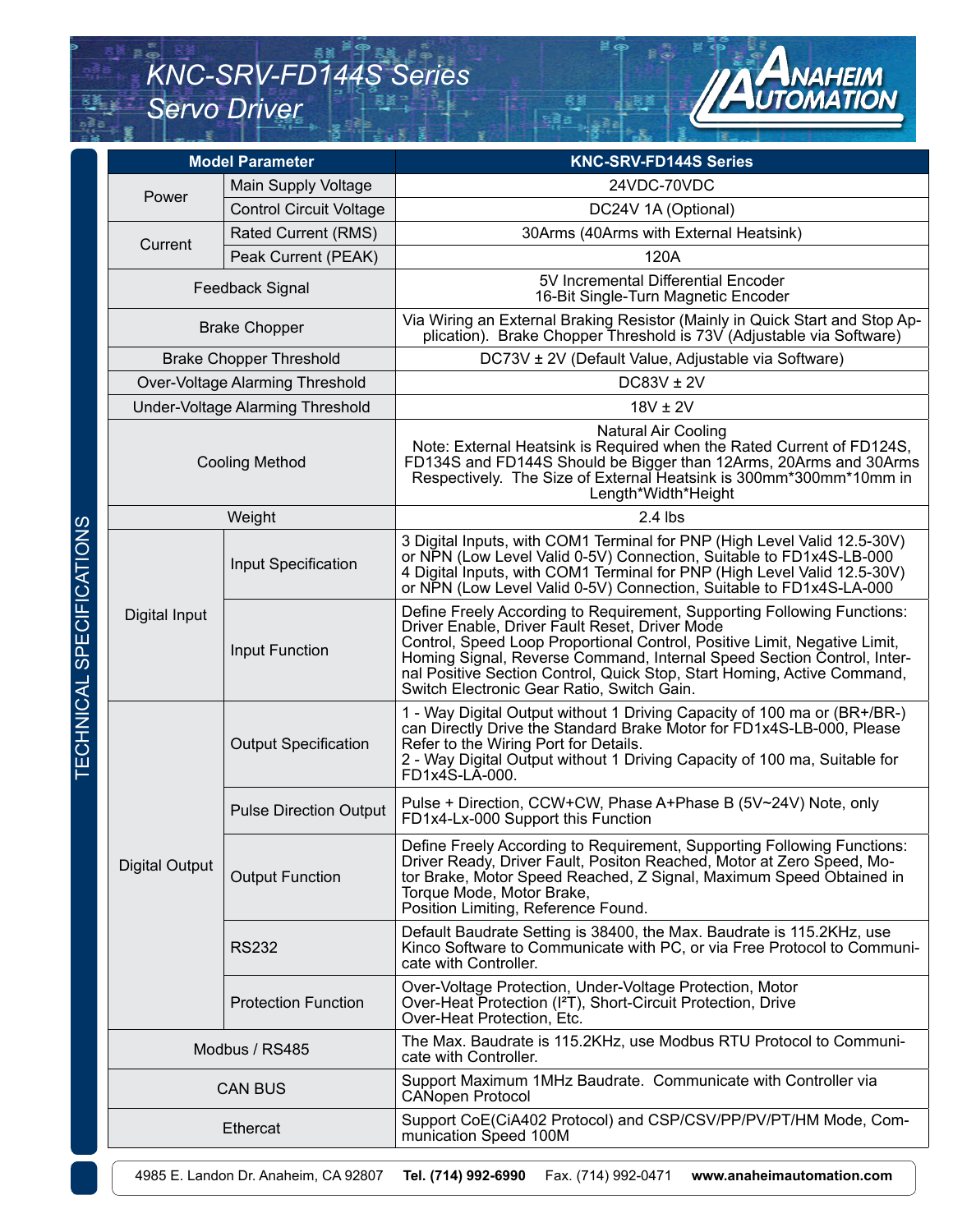

| <b>PIN Number</b> | Signal     |
|-------------------|------------|
| 8                 | <b>GND</b> |
| 7                 | NC         |
| 6                 | <b>NC</b>  |
| 5                 | $TX+$      |
| $\overline{4}$    | TX-        |
| 3                 | <b>NC</b>  |
| $\overline{2}$    | RX-        |
| 1                 | $RX+$      |



X2

| RS232 Port        |            |  |
|-------------------|------------|--|
| <b>PIN Number</b> | Signal     |  |
| 3                 | TX         |  |
|                   | <b>GND</b> |  |
| 6                 | <b>RX</b>  |  |
| <b>Others</b>     | <b>NC</b>  |  |







| External Input & Output |                                      |    |                 |  |  |
|-------------------------|--------------------------------------|----|-----------------|--|--|
| PIN<br>No.              | Signal                               |    | <b>Signal</b>   |  |  |
| 1                       | PUL+                                 | 7  | COMI            |  |  |
| $\overline{2}$          | PUL-                                 | 8  | IN <sub>1</sub> |  |  |
| 3                       | DIR+                                 | 9  | IN <sub>2</sub> |  |  |
| $\overline{4}$          | DIR-                                 |    | IN <sub>3</sub> |  |  |
| 5                       | $OUT1+$                              | 11 | IN4 /<br>BR-    |  |  |
| 6                       | OUT <sub>2+</sub><br>$\prime$<br>BR+ | 12 | COMO            |  |  |

INTERFACE DESCRIPTION

**INTERFACE DESCRIPTION** 

**Terminals**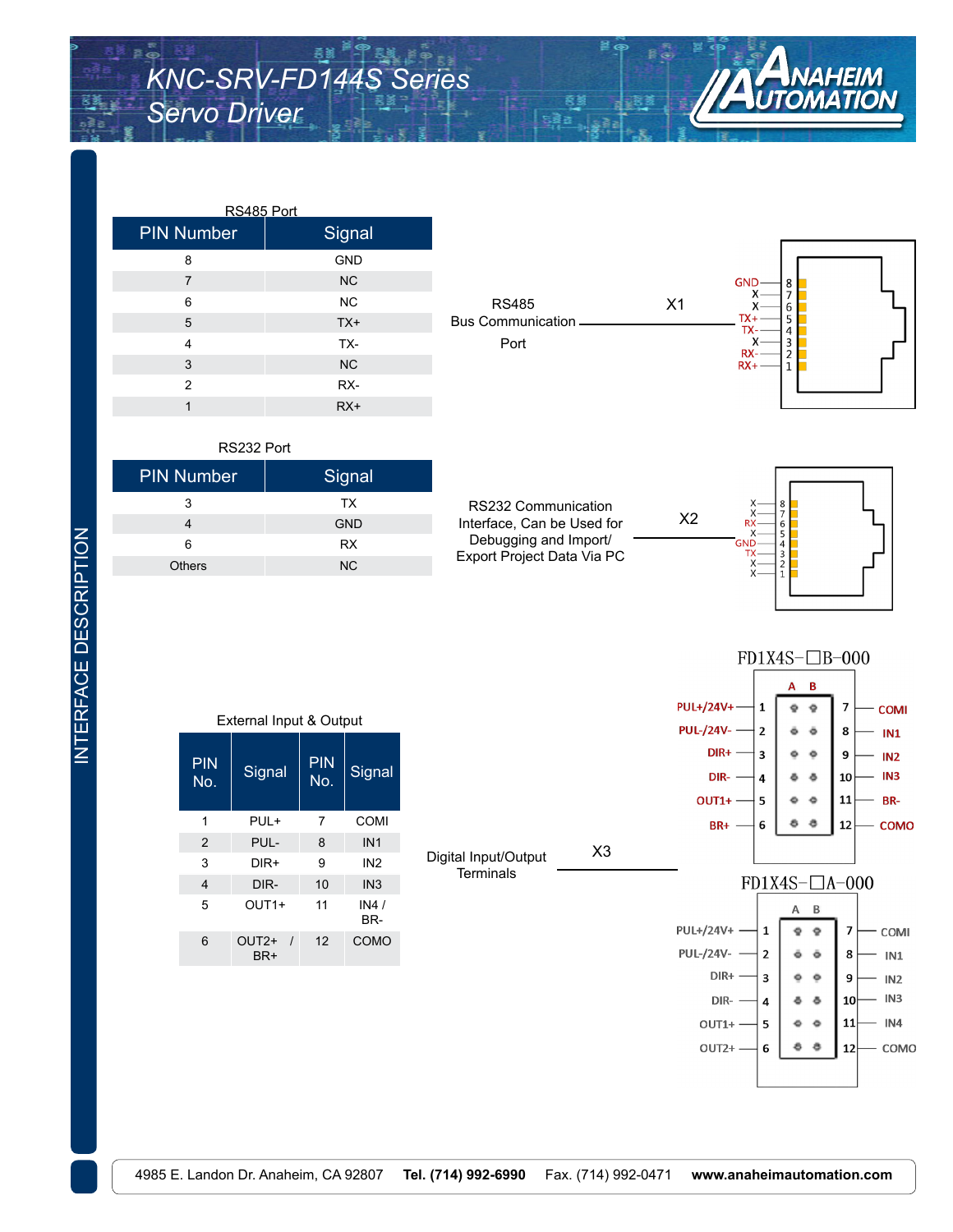

| <b>PIN</b><br>No. | Signal         | <b>PIN</b><br>No. | Signal         |
|-------------------|----------------|-------------------|----------------|
| 1                 | <b>GND</b>     | 9                 | $5V+$          |
| $\overline{2}$    | $\overline{A}$ | 10                | $\overline{A}$ |
| 3                 | /B             | 11                | B              |
| $\overline{4}$    | IZ             | 12                | Z              |
| 5                 | /U             | 13                | Ù              |
| 6                 | $\overline{N}$ | 14                | $\vee$         |
| $\overline{7}$    | /W             | 15                | W              |
| 8                 | PE             | 16                |                |

#### Motor with Incremental Encoder



#### Motor/Power Supply

| <b>PIN Name</b>        |       | <b>PIN Function</b>                                                              |  |  |
|------------------------|-------|----------------------------------------------------------------------------------|--|--|
| PE<br>W<br>$\vee$<br>U |       | Servo Motor UVW phase out and motor ground                                       |  |  |
|                        | RB-   | External brake resistor input                                                    |  |  |
|                        | DC-   | Driver power input negative                                                      |  |  |
| $DC+$<br>$/$ RB+       | $DC+$ | Driver power input positive                                                      |  |  |
|                        | $RB+$ | External brake resistor input<br>PE-<br>X5<br>W<br>RB-<br>DC-<br>$DC+$<br>$/RB+$ |  |  |